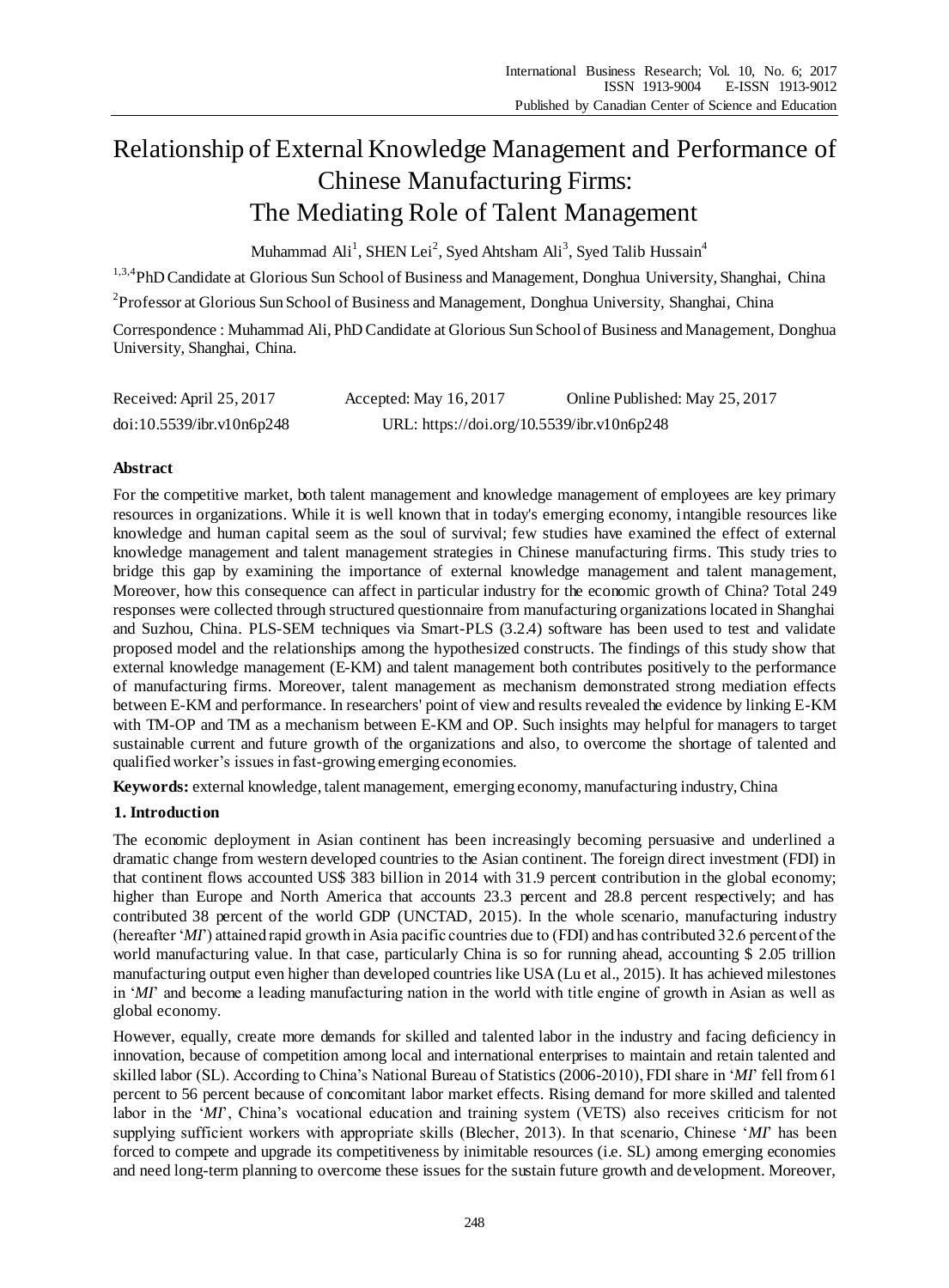turnover ratio becoming prevalent in '*MI*' (Sheldon & Li, 2013), and the organizations are spending a huge amount to maintain and retain skilled labor. The dominance and rapid demand of talented and skilled employees in the Chinese economy raise important concern for both researchers and practitioners to address this issue with a possible solution.

Chinese MI facing talent as a scarce resource, because of not supplying sufficient workers with appropriate knowledge and skills that are the critical situation for industries' further development. Close scrutiny is required by practitioners and researchers to address these issues in order to provide a strategic weapon for long-term survival and development, nevertheless, not only for China but even for the development of the world (Lu et al., 2015). Moreover, the previous study revealed talent management (hereafter *'TM'*) and knowledge management (hereafter '*KM'*) in US base multinationals and privately-owned enterprises (Collings, Scullion, and Vaiman, 2011). However, it is, questionable either this current notions and postulations in literature related to US context help to understand and explain *'TM'* and *'KM'* in another context especially in emerging economies like China (Thunnissen, 2013). As it is claimed that the shortage of talented and knowledgeable employees are greatest barriers to current and future growth of China (Ma &Trigo, 2008).

# **2. Theoretical perspectives and Hypothesis**

# *2.1 Talent Management (TM)*

Acquiring talented people has become an all the time challenge for those who are responsible for turning the wheel towards success. As organization is known by the people it keeps and in today's business world, *'TM'* has become one of the most significant buzzwords and omnipresent phenomenon in organizations. The commencement of the concept is recognized in the 1990s when the proclamation war for talent presented by Mckinsey to address the shortage of talented people in the future business market. The key to success for any organization is the ability to ensure inflow and retention of talented people by creating an environment in which people have freedom to think what they want, share their ideas among each other and are empowered to work what they want to deliver that organization desire.

From last few years, in contemporary workplaces especially in emerging economies, practitioners and academia related people have evolved considerably with *'TM'* literature (Meyers & Woerkom, 2014; Minbaeva & Collings, 2013; Nijs et al., 2014; Schiemann, 2014; Vaiman & Collings, 2013). A different perspective has been canvassed with different emphases to conceptualize and contextualize *'TM'* (Iles, 2013), and huge controversy has been found between researchers with the debate of *'TM'*. Recent literature is seen *'TM'* as bridge field drawing upon the concept of capacity theory, HRM, marketing, operations, the resource-based view and HRM, focusing human capital thinking with assumptions to add value by the talented employees and would help to generate superior outputs (Sparrow & Makram, 2015).

For the purpose of this study, we adopt the definition proposed by (Collings & Millahi, 2009). As, *'TM'* is the processes that involve the systematic identification of key positions which differentially contribute to the organization's sustainable competitive advantage, the development of a talent pool of high potential and high performing incumbents to fill these roles, and the development of a differentiated architecture to facilitate filling these positions with competent incumbents and to ensure their continued commitment to the organization. These *'pivotal positions'* contribute to the organizational performance because these positions differentiated capability among the top and low performer employees that contribute more in organizational competitive performance (Heinen & O'Neill, 2004), therefore, such positions need to be acknowledged and filled with top performers (Mellahi & Collings, 2010). Consequently, the strategic role of HR practitioners is to ensure the availability of sustainable talent pool, and these pivotal positions adhere adequately with required talented employees in the organization.

Asia is considered as a densely-inhabited region in the world, but facing an acute challenge with talent shortage (Horwitz, 2012). Previous studies focused in Asia pacific region (For example, Hartmann, Feisel, & Schober, 2010; Skuza, Scullion, & Mcdonnell, 2013). However, despite these numerous research, there remain a need to examine further the contextual nature of *'TM'* and the prevalence of diverse *'TM'* practices within organizations (Dries, 2013; Festing, Schafer, & Scullion, 2013; Sidani & Al-Ariss, 2014), and *'TM'* practices in emerging market economies especially in *'MI'* like China (Chadee & Raman, 2012; Cooke, Saini, & Wang, 2014). The talent shortage is predicted one of the greatest challenges for organizational sustainability (Hartmann et al., 2010), and also organizations do not only have to compete for the best talent in the market but also struggle with high turnover rates (Lui, 2006). International-level skilled/knowledge and talented employees are limited in china especially in the managerial sector, and estimates forecast that China would need over 75,000 qualified managers in the next ten to fifteen years (Farrell & Grant, 2005). Moreover, MNCs facing a shortage of managerial talent to run their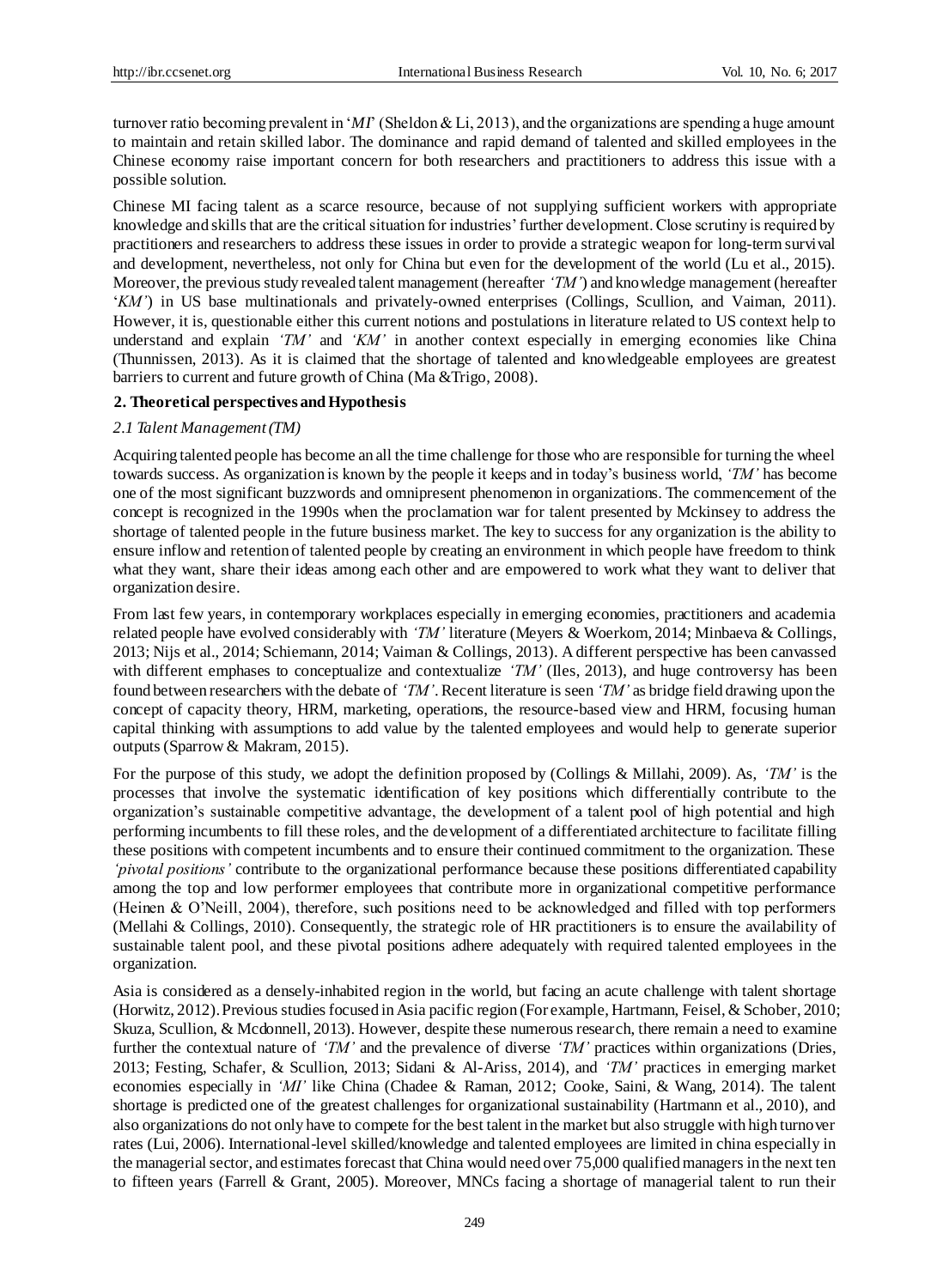business and rising employee turnover issues (Zheng, Soosay, & Hyland, 2008). There are several reasons for the deficiency of managerial talent in China. For example, historical and demographic reasons, nation-wide famine policy (1959-1961), interruption of cultural revolution (1965-1975), one child policy (1979-2015), brain-drain, lack of cultivated managerial talent in education system, poorly address the need of managerial talent after the accession of FDI and WTO, an oversupply of young workers lacking the experience or education for managerial roles, and complex relationship networks 'Guanxi' (Zhang & Bright, 2012). Therefore, '*'TM'* and KM' are the major concern for both MNCs and domestic organizations, also need to develop effective strategies for long-term survival in a competitive environment (Ma & Trigo, 2008). Based on above-mentioned discussion, we proposed following hypotheses;

Hypothesis 1: Talent management contributes positively to the organization performance.

## *2.2 External-Knowledge Management (E-KM)*

In today's knowledge-based emerging economy, knowledge plays a strategic role in organizational success; as it signifies intangible competitive resource, operational routines and creative processes that are hard to imitate (Carlsson, 2003). It can be defined as information combined with experience, context, interpretation and reflection (Davenport & Volpel, 2001). Acquisition of knowledge is an integral part of *'KM'* process and usually acquire from two sources. For example, internally (i.e. intra-departmental communication channel, intelligence teams, R & D department, and knowledge system) and externally (i.e. competitors, academic institutions, consulting firms, and industry associations), and the integration of both sources plays vital role for organizational effectiveness (Choi, Poon, & Davis, 2008). Moreover, organizations that constantly owns, acquire and manage updated knowledge through proper *'KM'* strategy may sustain a superior position among competitors (Sanchez et al., 2015). Previous studies have confirmed that *'KM'* has a positive association with organizational performance, innovation and competitiveness (for example, Chadee & Raman, 2012; Hsiao, Chen, & Chang 2011). In line with reasoning, we proposed following hypothesis;

Hypothesis 2: External knowledge has a positive effect on organization performance.

In the previous study, mostly the internal *'KM'* system and processes have been demonstrated, however, neglect the role of external sources of knowledge especially in emerging economies, where formal institutions and infrastructure similar to those in Western industrialized countries either do not exist or are underdeveloped. To date, most studies observed either implicitly or explicitly on internal sources of knowledge, while the role of external sources both explicit and tacit has been overlooked in the 'MI' of emerging economies like China. The core emphasis of this study is to analyze the mediating role of 'TM' between the external- 'KM' and organizational performance. However, specific to the effect of external sources of knowledge in 'MI' seems underdeveloped in emerging economies (Chadee & Raman, 2012) like china. As, both tacit and explicit knowledge if managed through proper strategy, may become a key resource of competitive advantage (Sanchez, Marin, & Morales, 2015). Moreover, knowledge related to profitability and competitiveness inside and outside the organization is of being imperfectly known (Zhao et al., 2012). This study fills the research gap by focusing on the external source of explicit and tacit knowledge. Those organizations which acquire and exploit external sources of knowledge (explicit and tacit) are probable to be more effective, innovative and perform better by being able to operate outside of their knowledge frontier. In support, Chadee & Raman (2012) argued that both external knowledge and talent management has a positive association with organizational and that the latter has strong mediating effects on the relationship between external knowledge and firm performance. From the above literature, we proposed the following hypotheses:

Hypothesis 3: External knowledge has a positive relationship with talent management.

Hypothesis 4: Talent management mediates the relationship between external knowledge management and organization performance.

#### **3. Methodology**

#### *3.1 Target Population, Sample and Data Collection*

Data were collected with the help of guanxi network, from 117 Chinese manufacturing firms located in Shanghai and Suzhou, well-known with leading MI representing financial industry centers and industrial park respectively. Both cities are considered as Chinese's economic hub varying degrees of the market economy. Managerial staff having more than 10-year experience were targeted to complete the survey, each firm were given five questionnaires, and in response 265 filled questionnaires were received from 53 firms (response rate about 45.29%), out of a total 219 were useable enough to analyze the data, representing a response rate of 37.43%. Following previous studies (Liao & Chuang, 2004; Sun, Aryee, & Law, 2007; Liao et al., 2009), we controlled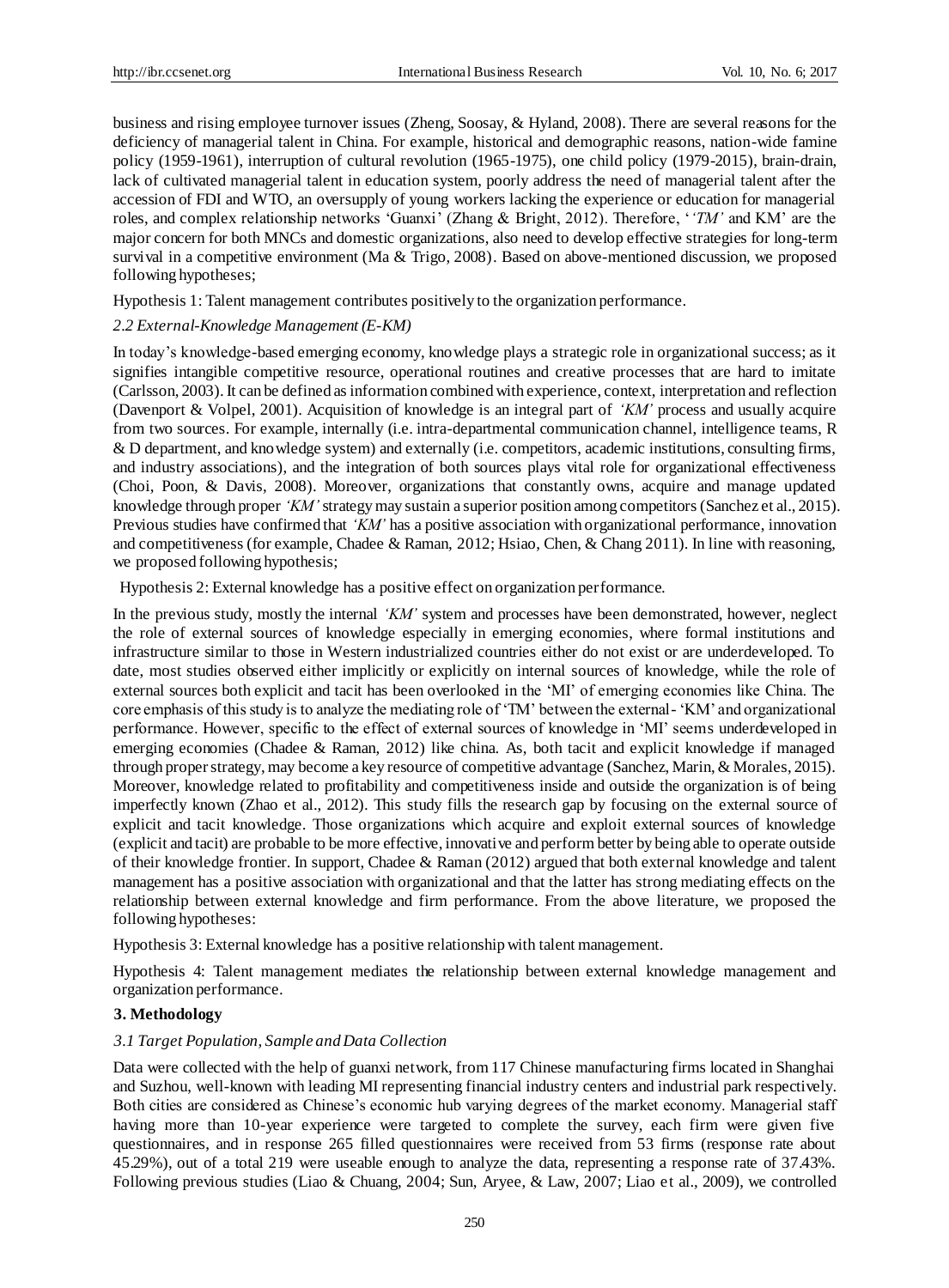respondent's education level (69.41 % hold master degree, 23.59 % hold below master degree); gender (female 73.51%, male 26.49%); and age (0% between 0-20 years of age, 71% between 21-40 years of age, and 29% between 41-60 years of age). We strategically selected companies that are more than five years of incorporation and employed between 24 up to 250 employees. Chinese version survey was conducted through email and telephone with the help of guanxi network and Chinese research mates, because of the language barrier. For the accuracy of the survey, we followed an iterative translation procedure by (Liao et al., 2009). Some survey items were reworded accordingly and before collecting the data, a questionnaire was discussed with HR and managerial related employees, supervisor and academics experts. To analyze the data, partial least square-structure equation modeling (PLS-SEM) technique is applied, as a number of recent studies of PLS-SEM have supported its advantages over covariance-based modeling. Moreover, due to sample size limitations of the current study, this technique is useful to analyze for small samples size data (Sosik, Kahai, & Piovoso, 2009).

## *3.2 Variables and Measures*

## 3.2.1 External Knowledge Management (Independent Variable-IV)

KM was measured with six items scale with two-dimensional strategy, first, three represents knowledge codification and remaining three are personalization, developed by (Lee & Choi, 2003). In order to identify and evaluate that company utilize an external source of KM strategy based on five-point Likert scales, respondents were asked to rate their company and the higher the rating given by the respondent to each item, the more the company involved in external KM strategy. These scales have been also used and validated in other studies, e.g., (Lopez-Nicolas & Merono-Cerdan, 2011).

## 3.2.2 Talent Management (Mediator-MV)

*'TM'* was measured with six items scale adopted from (Chadee & Raman, 2012). Researchers in previous studies also formulated a number of several *'TM'* measures to capture various *'TM'* practices according to organizational context, e.g., (Hatch & Dyer, 2004). As Chinese MI compete with each other for talented employees because of the limited talent pool with a focus on performance, respondents were asked to rate *'TM'* practices relating to the identification of recruitment, retention, rewarding of talented employees, selection, and training talent gaps, concerning organizational criteria on a 5-point Likert-type scale.

## 3.2.3 Organization Performance (Dependent Variable-DV)

Organization performance was measured using financial performance indicator i.e. total revenue growth (TRG) and operational performance draw from previous studies (Flynn, Huo, & Zhao, 2010; Chadee & Raman, 2012) respectively. Both performance indicators have been widely used in the literature (Cho, Ozment, & Sink, 2008; Coltman, Devinney, & Midgley, 2011; Feng et al., 2013). Respondents were asked to rate OP comparatively using a five-point Likert scale.

## *3.3 PLS Path Model Estimation*

To assess the path coefficient in the structural model, first, indicator reliability (IR), internal consistency reliability (ICR), convergent validity (CV) and discriminant validity (DV) of the measurement model were examined (Wong, 2013).

## 3.3.1 Indicator Reliability (IR)

As reliability is a condition for validity, first we checked IR to ensure the associated indicators have much in common that is captured by the latent construct. Table 1. Showed the outer loadings for all latent variables, all are above than 0.4 threshold level (Hair et al., 2013). Meanwhile, one indicator (TM-2) is found to have loading 0.682 and to retain that indicator in the model, a loading relevance test is performed. After removing that indicator from PLS mode, the value of average variance extracted (AVE) and composite reliability (CR) didn't increase (over the 0.5 thresholds), so it is not eliminated from the model.

## 3.3.2 Internal Consistency Reliability (ICR)

CR is used to evaluate the measurement model's ICR. To validate a satisfactory CR, the threshold level of 0.60 or higher is required in exploratory research but not exceeding the 0.95 level (Bagozzi & Yi, 1998; Hair et al., 2013). In our case, the CR for the construct *'TM'*, E-KM and OP are indicating high levels of the ICR. Results are shown in table 1.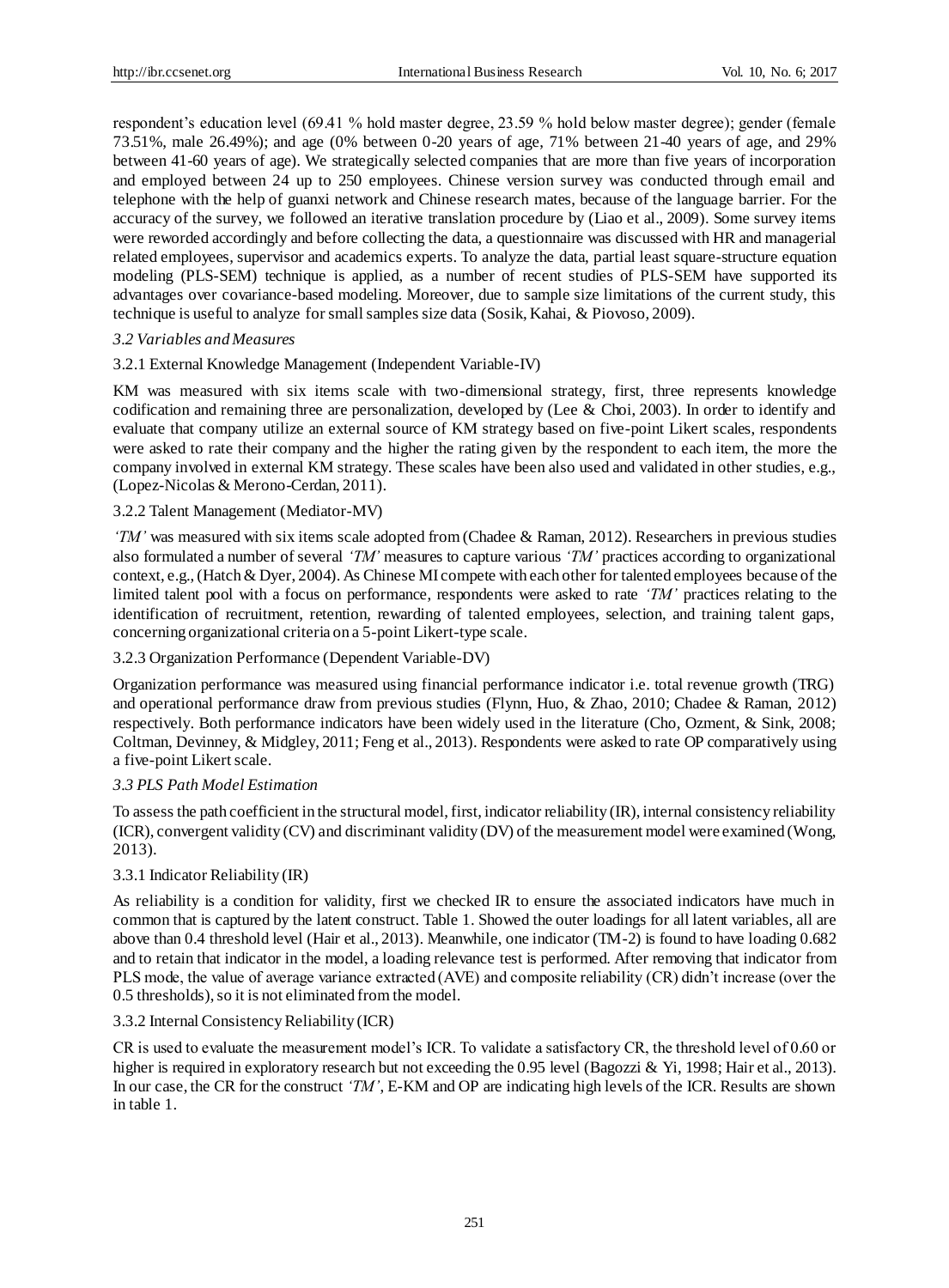#### 3.3.3 Convergent Validity (CV)

CV is used to explain the indicator's variance in the model. The AVE of the latent constructs (*'TM'*, E-KM, and OP) can be used with 0.5 threshold level as evidence of CV (Fornell & Larcker, 1981; Bagozzi & Yi, 1998). Table 1. Showed all constructs confirmed the minimum level of CV.

# Table 1. Outer loadings

| Constructs (Latent Variables)                         | Outer Loadings (OL) | CR    | <b>AVE</b> |
|-------------------------------------------------------|---------------------|-------|------------|
| Talent Management ('TM')                              |                     |       |            |
| $TM-1$                                                | 0.779               | 0.885 | 0.561      |
| $TM-2$                                                | 0.682               |       |            |
| $TM-2$                                                | 0.735               |       |            |
| $TM-4$                                                | 0.788               |       |            |
| $TM-5$                                                | 0.775               |       |            |
| $TM-6$                                                | 0.731               |       |            |
| Eternal Knowledge Management (E-KM)                   |                     |       |            |
| $KC-1$                                                | 0.813               | 0.928 | 0.684      |
| $KC-2$                                                | 0.794               |       |            |
| $KC-3$                                                | 0.835               |       |            |
| $KP-1$                                                | 0.942               |       |            |
| $KP-2$                                                | 0.834               |       |            |
| $KP-3$                                                | 0.842               |       |            |
| Organization Performance (OP)                         |                     |       |            |
| TRG-1                                                 | 0.834               | 0.910 | 0.591      |
| TRG-2                                                 | 0.786               |       |            |
| $OP-1$                                                | 0.709               |       |            |
| $OP-2$                                                | 0.718               |       |            |
| $OP-3$                                                | 0.744               |       |            |
| $OP-4$                                                | 0.829               |       |            |
| $OP-5$<br>$\mathbf{r}$<br>$\sim$ $\sim$ $\sim$ $\sim$ | 0.760               |       |            |

3.3.4 Discriminant Validity (DV)

In previous research, Fornell-Larcker Criterion (Fornell & Larcker, 1981) and cross loading examination is dominant approaches, used to assess the DV. However, recently another study criticized that approach and preferred the Heterotrait-Monotrait Ratio (HTMT) approach to assess the DV.

To establish DV in our study and cross verification, both approaches are adopted. Table 2 shows that the square root of AVE for E-KM, OP, and TM, are much higher than the corresponding latent variable correlations. We followed HTMT.85 approach, as it is the most conservative criterion and achieves the lowest specificity rates of all the simulation conditions. Results in table 2, confirmed that there is no discriminant validity problem and all values meet mini threshold levels.

| Latent Variable Correlations (LVC) |       |           | Discriminant Validity met?<br>(Square root of AVE>LVC?) |     | Discriminant Validity Established<br>$(HTMT)$ (0.85- criterion) |         |     |
|------------------------------------|-------|-----------|---------------------------------------------------------|-----|-----------------------------------------------------------------|---------|-----|
|                                    | E-KM  | <b>OP</b> | TM                                                      |     | (E-KM)                                                          | (OP)    |     |
| E-KM                               | 0.827 |           |                                                         | Yes |                                                                 |         |     |
| <b>OP</b>                          | 0.628 | 0.769     |                                                         | Yes | (0.670)                                                         | Yes     |     |
| TM                                 | 0.642 | 0.664     | 0.749                                                   | Yes | (0.697)                                                         | (0.675) | Yes |

*Note:* The Square root of AVE values is shown on the diagonal and printed in italic bold; non-diagonal elements are latent variable correlations (LVC).

#### *3.4 Evaluation of the Structural Model in PLS-SEM*

To evaluate the structure model in PLS-SEM, we followed collinearity assessment and coefficient of determination tools. To check collinearity issue, variance inflation factor value (VIF\*) is obtained. As VIF value of 5 or above typically indicates such problems (Hair et al., 2011). In our model *'TM'* and OP act as dependent variables because they have arrows (path) pointing towards them. Therefore, we need to run two different sets of linear regressions. The Collinearity assessment results are summarized in Table 3. All values of VIF are lower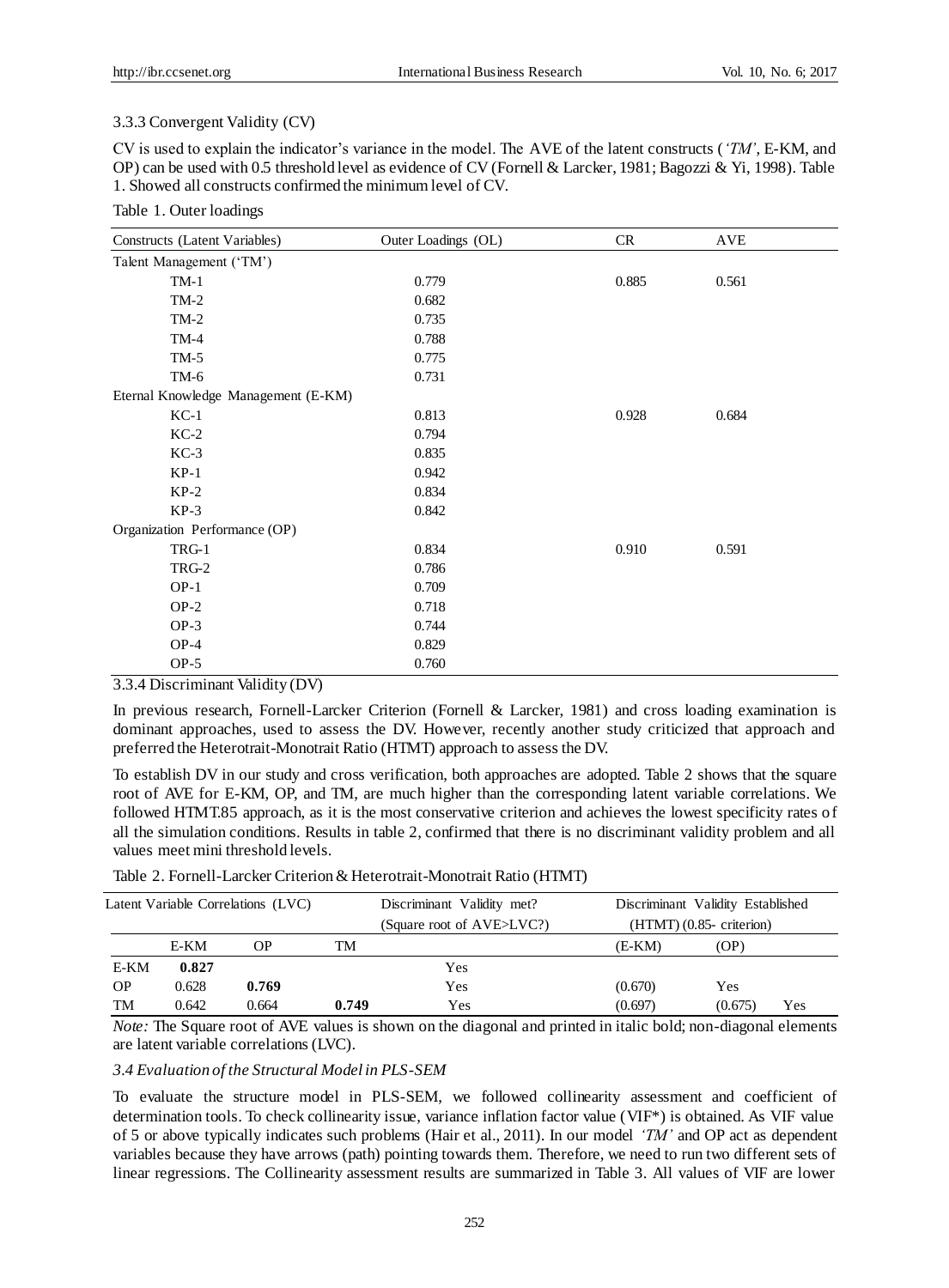than 5, suggesting no indicative of collinearity between each set of predictor variables. Another evaluation tool, the coefficient of determination  $(R^2)$  is used in the model, shown in table 5. The threshold value of 0.25, 0.5 and 0.7 are referred as the weak, moderate and strong coefficient of determination (Hair et al., 2013). In our research model, it suggests that construct E-KM and *'TM'* can jointly explain 51% of the variance of the endogenous construct OP, also it reveals the  $R^2$  for other latent construct E-KM explain 41.3% of *'TM's* variances. OP and *'TM'* are the main constructs of interest.

Table 3. Collinearity Assessment

| Dependent Variable: OP |       | Dependent Variable: TM         |                |            |                                |
|------------------------|-------|--------------------------------|----------------|------------|--------------------------------|
| Constructs $(1st Set)$ | VIF   | Collinearity Problem? (VIF>5?) | $(2^{nd}$ Set) | <b>VIF</b> | Collinearity Problem? (VIF>5?) |
| E-KM                   | .703  | NО                             | E-KM           | 1.000      | NO                             |
| TM                     | 1.706 | NΟ                             |                |            |                                |

*Note:* \*Smart-PLS doesn't generate VIF, so IBM-SPSS is used to obtain VIF values.

#### 3.4.1 Path Coefficient

To test the hypothesis, path coefficient and related t statistics via bootstrapping can use to determine the relationship between the constructs. Table 4 summarized significance testing results of the structure model path coefficient. The PLS structure model results enable us to conclude that, E-KM has the strongest effect on *'TM'* (0.642), followed by *'TM'* (0.443) on OP, and confirming our various hypotheses about the construct relationships.

Table 4. Significance Testing Results of the structural Model Path Coefficients

| Hypothesis                                                      | Path:                 | Path Coefficient | t-Values | P-Values | <b>Hypothesis</b> |
|-----------------------------------------------------------------|-----------------------|------------------|----------|----------|-------------------|
| $H_1$                                                           | $E-KM \rightarrow OP$ | 0.344            | 04.281   | 0.000    | Accepted          |
| H <sub>2</sub>                                                  | $E-KM \rightarrow TM$ | 0.642            | 13.294   | 0.000    | Accepted          |
| $H_3$                                                           | $TM \rightarrow OP$   | 0.443            | 05.806   | 0.000    | Accepted          |
| $\alpha$ in $\alpha$ $\alpha$ $\beta$ $\beta$ $\gamma$ $\gamma$ | (0.0)<br>$\mathbf{r}$ |                  |          |          |                   |

#### 3.4.2 Predictive Relevance (Q2)

To propose either model has predictive relevance for all the endogenous variables, Stone-Geisser's predictive relevance (Q2) is important because it checks if the data points of indicators predict in the reflective measurement model of endogenous construct accurately. Table 5 summarize the results and confirmed that our model demonstrates good predictive relevance, as Q2 is larger than zero (Chin, 1998).

| Endogenous Latent Variable | $R^2$ Value | $Q^2$ Value |  |
|----------------------------|-------------|-------------|--|
| ОP                         | 0.510       | 0.321       |  |
| TM                         | 0.413       | 0.234       |  |

*Note:*  $Q^2$  is the 1-SSE/SSO value as shown in the Construct Cross-validated Redundancy section in blindfolding. 3.4.3 The f2 and q2 Effect Sizes

To complete the structure model evaluation process, the final step is to assess the effect of specific exogenous construct on the endogenous construct. In order to do so, f2 and q2 effect sizes are achieved to assess the effect sizes through R2 and Q2 respectively. In our model, we followed Cohen's (1988) guideline that is 0.02, 0.15 and 0.35 are referred as small, medium and large effect sizes, respectively. Table 6 summarize the results of f2 and q2 effect sizes.

|  |  |  | Table 6. Results of $f^2$ and $q^2$ effect sizes |
|--|--|--|--------------------------------------------------|
|--|--|--|--------------------------------------------------|

| (OP) | Path coefficient | f2 Effect Size | q2 effect size |
|------|------------------|----------------|----------------|
| E-KM | 0.344            | 0.049          | 0.043          |
| TM   | 0.443            | 0.218          | 0.084          |

3.4.4 Mediation Test

For mediation analysis, we followed Preacher & Hayes (2008) two-step procedure of bootstrapping instead of Sobel (1982) test, because it does not have strict distribution assumptions (Hair et al., 2013). Mediation analysis results are presented in table 7, explained 40.7% of E-KM's effect on OP can be explained via the 'TM' mediator which demonstrate partial strong mediation with threshold level 0.2 (Hair et al., 2013). These findings lead us to accept our hypothesis H4.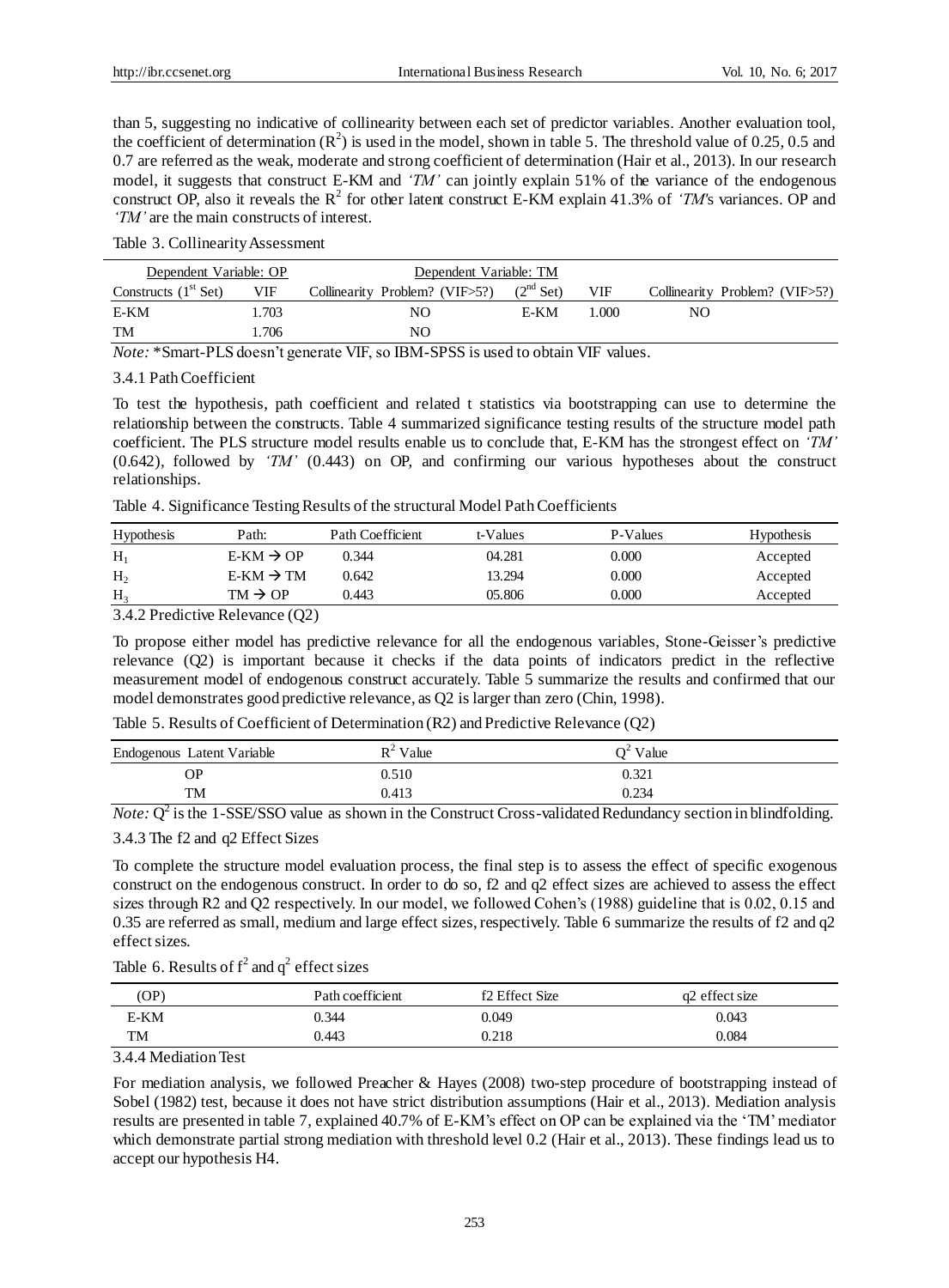| Hypothesis | Procedure        | Path                | Path  | Indirect | S.D.  | Total  | <b>VAF</b> | $t-$   | Sig.  | P-Values | Hypothesis |
|------------|------------------|---------------------|-------|----------|-------|--------|------------|--------|-------|----------|------------|
|            |                  |                     | Coef. | Effect   |       | Effect |            | Values | Level |          |            |
|            | Step 1: Direct   |                     |       |          |       | n/a    |            | 14.274 | ***   | 0.000    | Accepted   |
|            | effect (without  | $E-KM \rightarrow$  |       |          |       |        |            |        |       |          |            |
| $H_4$      | mediator)        | <b>OP</b>           | 0.635 |          |       |        |            |        |       |          |            |
|            | Step 2: Indirect | $E-KM \rightarrow$  | 0.443 |          |       |        |            |        | ***   |          |            |
|            | effect (with     | <b>OP</b>           |       | 0.305    | 0.048 | 0.748  | 0.407      | 6.35   |       |          |            |
|            | mediator)        | $E-KM \rightarrow$  | 0.642 |          |       |        |            |        |       |          |            |
|            |                  | <b>TM</b>           |       |          |       |        |            |        |       |          |            |
|            |                  | $TM \rightarrow OP$ | 0.443 |          |       |        |            |        |       |          |            |

## Table 7. Mediation Analysis

## **4. Conclusion**

In recent years, *'TM'* has been addressed worldwide by both researchers and practitioners. In this study, our main objective was to investigate the role of *'TM'* and KM in the manufacturing sector, where knowledge and human capital both are core resources, and act as main drivers for its survival. Though the effects of knowledge and human capital are well researched in previous studies, we highlighted some gaps in knowledge intensive organizations. First, the role of external sources of knowledge (both explicit and tacit) and strategic *'TM'* (managerial perspective) has been overlooked in Chinese MI. Second, the interplay between these drivers and OP (Financial and Operational) are under-researched. Third, EK (both explicit and tacit) through codification and personalization strategy and *'TM'* as mediator is analyzed. Although China is most populous and emerging country in the world but demand and supply of talented employees are unbalanced (Chadee & Raman, 2012), which may impede their current and future growth especially in MI. Also, due to brain drain and knowledge diaspora both domestic and MNCs in China facing a shortage of talented employees that may hinder their development to contend their competitors (Tung, 2008). To overcome these issues, both *'TM'* and KM of employees are significance strategies for the organizations (Uen et al., 2012). The findings of this study confirm that both *'TM'* and E-KM contribute positively to the performance of manufacturing firms. The PLS structure model results enable us to conclude that E-KM has the strongest effect on *'TM'* followed by *'TM'* on OP, consequently leads us to accept our hypothesis 1, 2 and 3. Mediation analysis results also reveal that *'TM'* demonstrates partial strong mediation effects between E-KM and performance, which leads us to accept hypothesis 4.

#### **5. Discussion**

Thus, the main concern of *'TM'* is to recognize and fill strategic (pivotal) positions based on well-established systems and processes of recruitment, retention, remuneration, reward and development of employees. In response, organizations have adequately competent workforce, low absenteeism, and attrition ratio (Bethke-Langenegger, Mahler, & Staffelbach, 2011), otherwise, performance may adversely affect due to lack of talent pipeline, and also, the deficiency would occur between talent and business strategies (Guthridge, Komm, & Lawson, 2008). Moreover, it advocates certain key positions that contribute more to the organization's sustainable competitive strategy, and that management can be proactive in developing a talent pool to fill these positions (Boudreau & Ramstad, 2007; Cappelli, 2014).

The previous literature demonstrates that organizations having employees with knowledge, skills, and abilities are a major source of their competitive advantages (Collings & Mellahi, 2009; Lewis & Heckmann, 2006). Regardless of this awareness still organizations are facing a shortage of skilled and talented employees (Burke & Ng, 2006). In general, the availability of skilled and talented employees always a critical element of organization, especially due to migration of highly skilled workers to abroad and the supply is continuously decreasing (Oltra & Vivas-Lopez, 2013). Also, when aging people leaves the organization, a pool of knowledge also leaves with them and it becomes a great challenge for the organization to sustain its competency in the market. This war for talent was prompted by the realization that talent shortages were increasingly becoming one of the biggest HR concerns for multinational corporations (Makela, Bjorkman, & Ehrnrooth, 2010). However, those organizations that have developed their *'TM'* process on the strategic ground hold clear visibility on future realities. To this end, a fusion of *'TM'* and KM holds significant competitive implications for advanced technological organizations; also, certified that its human resources are employs to the fullest extent (Vance & Vaiman, 2008; Lengnick-Hall & Andrade, 2008).

## **6. Managerial Relevance and Limitations**

Our study also has some practical implications. First, Chinese MI facing one of the greatest challenges is to recruit and retain talented and qualified employees. Also, Chinese employees preferred to join MNCs domestic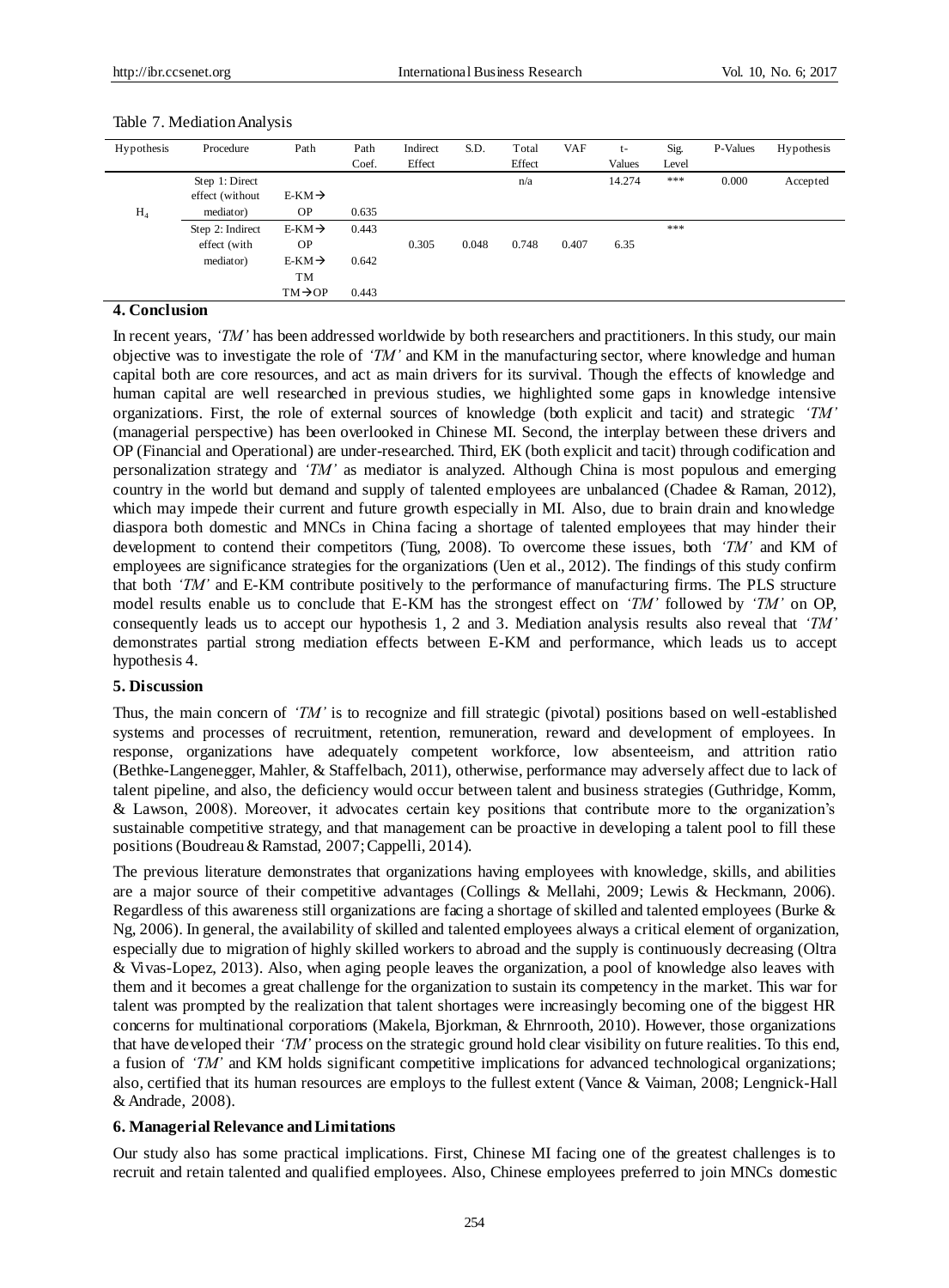organizations. It, therefore, needs to develop effective *'TM'* strategies that can balance the supply and demand of qualified and talented employees in the organizations. In that particular scenario, the organization should adhere training and development programs which may improve, retain and develop a talented pool of current and next-generation employees. Also, partnering with educational institutes, trade bodies, consulting firms may helpful to alleviate the shortage of qualified workers. The managers of targeted sectors may use this study to overcome *'TM'* and required qualified worker's issues. Moreover, due to a global shortage of qualified and talent employees, it is suggested to the managers of the organizations to invest in their own training and development programs to grow their own talent, as well as ensuring the overall welfare of their employees in order to improve their retention rates. This study contributes to the growing literature on *'TM'* and KM in Chinese MI. Nevertheless, it has several limitations like all research. First, the sample size is an inherent limitation of the study. Because of response rate and language barrier. Second, the specific targeted area was chosen for data collection, which should be addressed in future research. Third, only EK (with tacit and explicit) concept is analyzed in the framework, however, future research mat explores detail analysis on both external as well as internal KM strategies. It would be valuable for researchers to explore more on targeted sample like managerial as well as technical staff of the organizations in other developing and developed countries to gain further insights.

#### **Reference**

- Bagozzi, R. P., &Yi, Y. (1998). On the evaluation of structural equation models. *Journal of the Academy of Marketing Science, 16*(1), 74-94. https://doi.org/10.1007/bf02723327
- Bethke-Langenegger, P., Mahler, P., & Staffelbach, B. (2011). Effectiveness of talent management strategies. *European Journal of International Managemen*t*, 5,* 524-39 https://doi.org/10.1504/ejim.2011.042177
- Blecher, M. (2013). China's changing workplace: Dynamism, diversity, and disparity. *London: Rutledge, 51*(1), 196-198. https://doi.org/10.1111/bjir.12013
- Boudreau, J. W., & Ramstad, P. M. (2007). Beyond HR: The new science of human capital. *Boston: Harvard Business School Press.* https://doi.org/10.1002/hrm.20291
- Burke, R. J., & Ng, E. (2006). The changing nature of work and organizations: Implications for human resource management. *Human Resource Management Review, 16,* 86-94. https://doi.org/10.1016/j.hrmr.2006.03.006
- [Cappelli,](https://mgmt.wharton.upenn.edu/profile/1307/) P., & Keller J. R. (2014)[. Talent management: Conceptual approaches and practical challenges,](http://www.annualreviews.org/doi/pdf/10.1146/annurev-orgpsych-031413-091314) *Annual Review of Organizational Psychology and Organizational Behavior.* https://doi.org/pdf/10.1146/annurev-orgpsych-031413-091314
- Carlsson, S. A. (2003). Knowledge managing and knowledge management system in inter-organizational networks. *Journal of Corporate Transformation[, 10](http://onlinelibrary.wiley.com/doi/10.1002/kpm.v10:3/issuetoc)*(3), 194-206. https://doi.org/10.1002/kpm.179/full
- Chadee, D., & Raman, R. (2012). External knowledge and performance of offshore IT service providers in India: The mediating role of talent management. *Asia Pacific Journal of Human Resources, 50*(4), 459-482. https://doi.org/10.1111/j.1744-7941.2012.00039.x/abstract
- Chin, W. W. (1998). The partial least squares approach to structural equation modeling, in Marcoulides, G. A. (Ed.).
- Cho, J. J. K., Ozment, J., & Sink, H. (2008). Logistics capability, logistics outsourcing and firm performance in an e-commerce market. *International Journal of Physical Distribution and Logistics Management, 38,*  336-359. https://doi.org/abs/10.1108/09600030810882825
- Choi, B., Poon, S. K., & Davis, J. G. (2008). Effects of knowledge management strategy on organizational performance: A complementarity theory-based approach. *The International Journal of Management Sciences,* 235-251. http://doi.org/10.1016/j.omega.2006.06.007
- Cohen, J. (1988). Statistical power analysis for the behavioral sciences (2nd ed.). Hillsdale, NJ: Lawrence Earlbaum Associates.
- Collings, D. G., & Mellahi, K. (2009). Strategic talent management: A review and research agenda. *Human Resource Management Review, 19*(4), 304-313. https://doi.org/ 10.1016/j.hrmr.2009.04.001
- Collings, D. G., Scullion, H., & Vaiman, V. (2011). European perspectives on talent management. *European Journal of International Management, 5*(5), 453-62. https://doi.org/abs/10.1504/ejim2011.042173
- Coltman, T., Devinney, T. M., & Midgley, D. F. (2011). Customer relationship management and firm performance, *Journal of Information Technology, 26*(3), 205-219. https://doi.org/10.1057/jit.2010.39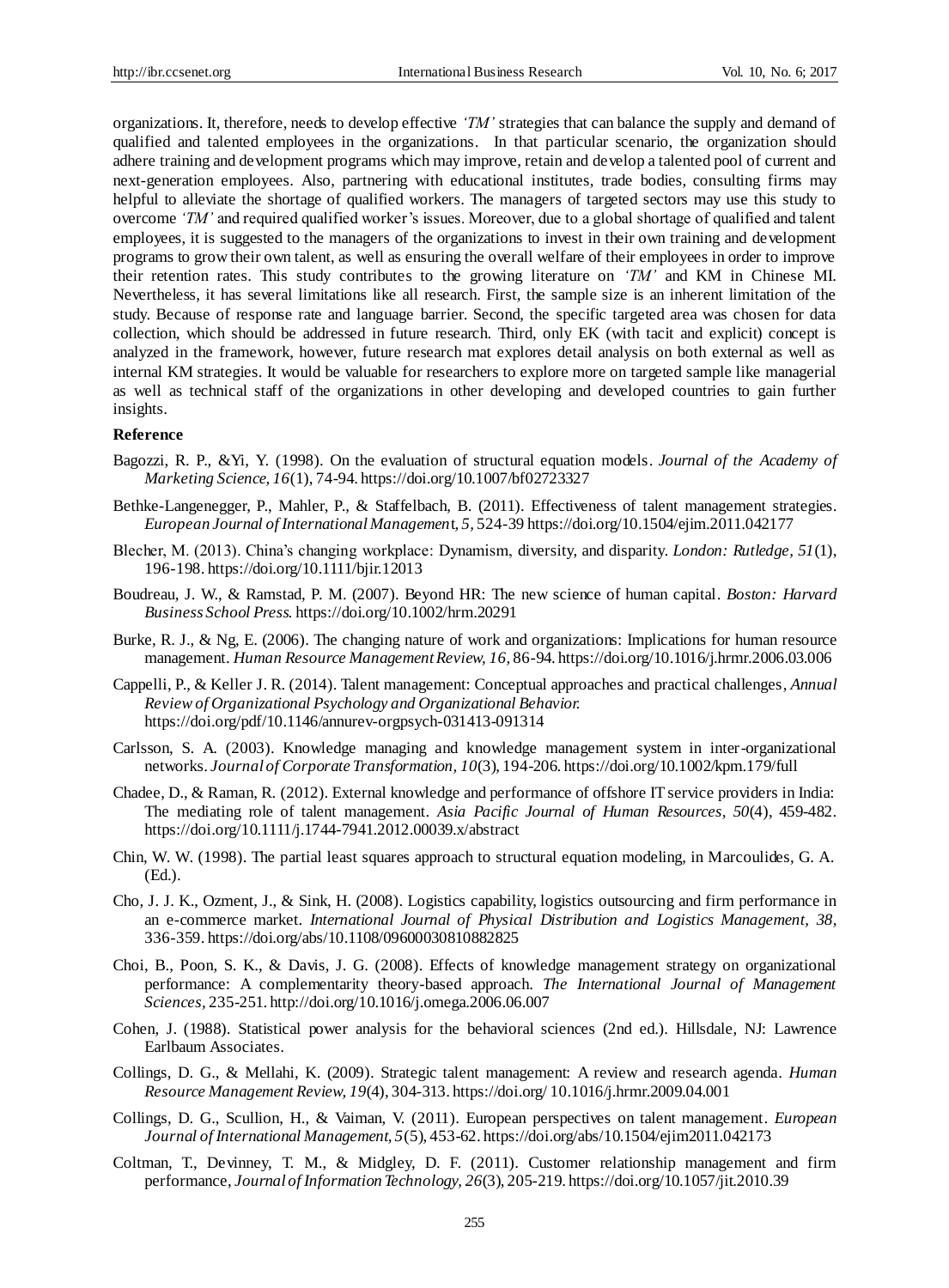- Cooke, F. L., Saini, D. S., & Wang, J. (2014). Talent management in China and India: A comparison of management perceptions and human resource practices. *[Journal of World Business,](http://www.sciencedirect.com/science/journal/10909516) 2*(49), 225-235. https://http://doi.org/10.1016/j.jwb.2013.11.006
- Davenport, T. H., & Pel, S. C. (2001). The rise of knowledge towards attention management. *Journal of Knowledge Management, 5*(3), 12-21. https://doi.org/ 10.1108/13673270110400816
- Dries, N. (2013). The psychology of talent management: A review and research agenda. *Human Resource Management Review, 23*(4), 272-285. https://doi.org/10.1016/j.hrmr.2013.05.001
- Farrell, D., & Grant, A. (2005). China's looming talent shortage. *McKinsey Quarterly, 4*(9), 70. http://doi.org/10.1016/j.hrmr.2013.05.001
- Feng, T., Li, T., Sun, L., & Wang, D. (2013). External involvement and operational performance: The mediating role of internal integration.*Chinese Management Studies, 7*(3), 488-507. https://doi.org/pdf/10.1108/cms.2012-0023
- Festing, M., Schafer, L., & Scullion, H. (2013). Talent management in medium-sized German companies. An explorative study and agenda for future research. *International Journal of Human Resource Management, 24*(9). https://doi.org/abs/10.1080/09585192.2013.777538
- Flynn, B., Huo, B., & Zhao, X. (2010). The impact of supply chain integration on performance: a contingency and configuration approach. *Journal of Operations Management, 28*(1), 58-71. https://doi.org/10.1016/j.jom.2009.06.001
- Fornell, C., & Larcker, D. F. (1981). Evaluating structural equation models with unobservable variables and measurement error. *Journal of Marketing Research, 8*(1), 39-50. https://doi.org/10.2307/3151312
- Guthridge, M., Komm, A., & Lawson, E. (2008). Making talent a strategic priority. *The McKinsey Quarterly, 4*(5), 4.
- Hair, J. F., Hult, G. T. M., Ringle, C. M., & Sarstedt, M. (2013). A Primer on Partial Least Squares Structural Equation Modeling (PLS-SEM). *Thousand Oaks: Sage.*
- Hair, J. F., Ringle, C. M., & Sarstedt, M. (2011). PLS-SEM: indeed, a silver bullet. *Journal of Marketing Theory and Practice, 19*(2), 139-151. https://doi.org/10.2753/MTP1069-6679190202
- Hartmann, E., Feisel, E., & Schober, H. (2010). Talent management of Western MNCs in China: Balancing global integration and local responsiveness. *Journal of World Business, 45*(2), 169-178. https://doi.org/10.1016/j.jwb.2009.09.013
- Hatch, N. W., & Dyer, J. H. (2004). Human capital and learning as a source of sustainable competitive advantage, *Strategic Management Journal, 25*(12), 1155-1178. https://doi.org /10.1002/smj.421
- Heinen, J. S., & O'Neill, C. (2004). Managing talent to maximize performance. *Employment Relations Today, 31*(2), 67-82. https://doi.org /10.1002/ert.20018
- Horwitz, F. M. (2012). Evolving human resource management in Southern African multinational firms: towards an Afro-Asian nexus. *International Journal of Human Resource Management, 23*(14), 2938-2958. https://doi.org/abs/10.1080/09585192.2012.671512
- Hsiao, Y. C., Chen, C. J., & Chang, S. C. (2011). Knowledge management capacity and organizational performance: the social interaction view. *International Journal of Manpower, 32,* 645-660. https://doi.org/abs/10.1108/01437721111158242
- Iles, P. (2013). Commentary on the meaning of talent in the world of work. *Human Resource Management Review, 23*(2), 301-304[. https://doi.org /10.1016/j.hrmr.2013.08.002](https://doi/10.1016/j.hrmr.2013.08.002)
- Lee, H., & Choi, B. (2003). Knowledge management enablers, processes, and organizational performance: An integrative view and empirical examination. *Journal of Management Information Systems, 20,* 179-228. https://doi.org/abs/10.1080/07421222.2003.11045756
- Lengnick-Hall, M. L., & Andrade, L. (2008). Talent staffing systems for effective knowledge management: Smart Talent Management: Building Knowledge Assets for Competitive Advantage, Edward Elgar, Cheltenham.
- Lewis, R. E., & Heckmann, R. J. (2006). Talent management: A critical review. *Human Resource Management Review, 16*(2), 139-154[. http://doi.org/10.1016/j.hrmr.2006.03.001](http://doi.org/10.1016/j.hrmr.2006.03.001)
- Liao, H., & Chuang A. (2004). A Multilevel Investigation of Factors Influencing Employee Service Performance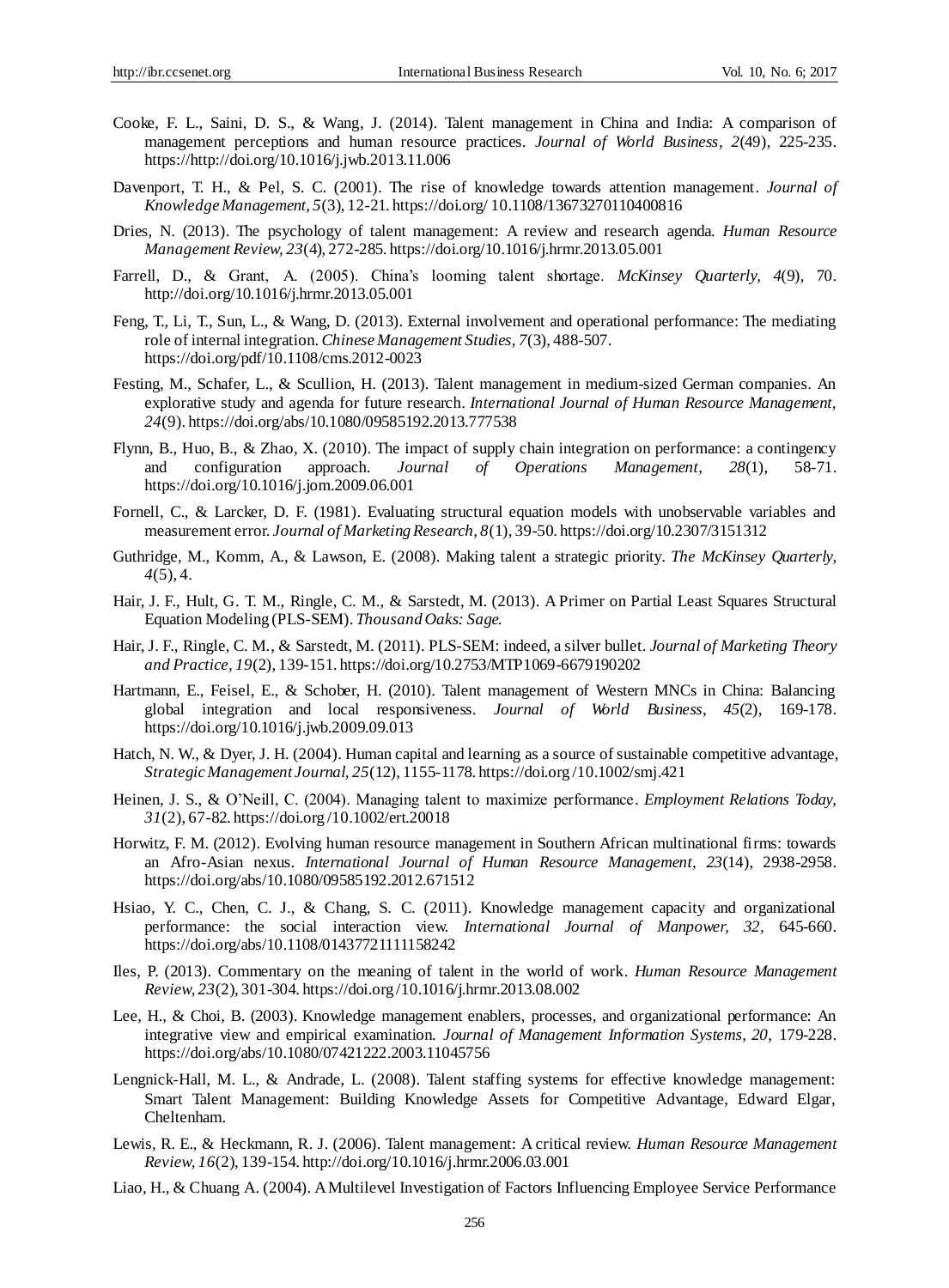and Customer Outcomes. *Academy of Management Journal, 47*(1), 41-58. https://doi.org/10.2307/20159559

- Liao, H., Toya, K., Lepak, D. P., & Hong, Y. (2009). Do they see eye to eye? Management and employee perspectives of high-performance work systems and influence processes on service quality. *Journal of Applied Psychology, 94,* 37-91. https://doi.org/10.1037/a0013504
- Lopez-Nicolas, C., & Merono-Cerdan, A. (2011). Strategic knowledge management, innovation, and performance.*International Journal of Information Management, 31,* 502-509. https://doi.org/1016/j.ijinfomgt.2011.02.003
- Lu, F. W., He, Y., Cheng, S., Chen, L. N., & Mei, X. (2015). Exploring the upgrading of Chinese automotive manufacturing industry in the global value chain: An empirical study based on panel data. *Sustainability, 7,*  6189-6211. https://doi.org/10.3390/su7056189
- Lui, C. (2006). How best employers retain talent in China. *China Staff, 12*(6), 6-8.
- Ma, S., & Trigo (2008). Winning the war for managerial talent in China: An empirical study. *The Chinese Economy*, *41*(3), 34-57. https://doi.org/pdf/10.2753/ces1097-1475410303
- Makela, K., Bjorkman, I., & Ehrnrooth, M. (2010). How do MNCs establish their talent pools? Influences on individuals' likelihood of being labeled as talent? *Journal of World Business, 45*(2), 134-142. <https://doi.org/10.1016/j.jwb.2009.09.020>
- Mellahi, K., & Collings, D. G. (2010). The barriers to effective global talent management: The example of corporate elites in MNEs. *Journal of World Business, 45,* 143-149. https://doi.org/10.1016/j.jwb.2009.09.018
- Meyers, M. C., & van Woerkom, M. (2014). The influence of underlying philosophies on talent management: Theory implications for practice and research agenda. *Journal of World Business, 49,* 192-203. <https://doi.org/10.1016/j.jwb.2013.11.003>
- Minbaeva, D., & Collings, D. G. (2013). Seven myths of global talent management. *The International Journal of Human Resource Management, 24,* 1762-1776[. https://doi.org /abs/10.1080/09585192.2013.777539](https://doi/abs/10.1080/09585192.2013.777539)
- Nijs, S., Gallardo-Gallardo, E., Dries, N., & Sels, L. (2014). A multidisciplinary review of the definition, operationalization, and measurement of talent. *Journal of World Business, 49,* 180-191. <https://doi.org/10.1016/j.jwb.2013.11.002>
- Oltra, V., & Vivas-Lopez, S. (2013). Boosting organizational learning through team-based talent management: What is the evidence from large Spanish firms? *International Journal of Human Resource Management, 24*(9), 1853-1871. https://doi.org/abs/10.1080/09585192.2013.77754
- Preacher, K. J., & Hayes, A. F. (2008). Asymptotic and resampling strategies for assessing and comparing indirect effects in multiple mediator models. *Behavior Research Methods, 40*(3), 879-891. https://doi.org/10.3758/brm.40.3.879
- Sanchez, A. A., Marin G. S., & Morales A. M. (2015). The mediating effect of strategic human resource practices on knowledge management and firm performance, *24*(3), 138-148. https://doi.org/10.1016/j.redee.2015.03.00
- Schiemann, W. A. (2014). From talent management to talent optimization. *Journal of World Business, 49*(2), 281-288[. https://doi.org/10.1016/j.jwb.2013.11.012](https://doi.org/10.1016/j.jwb.2013.11.012)
- Sheldon, P., & Li, Y. (2013). Localized poaching and skills shortages of manufacturing employees among MNEs in China. *Journal of World Business, 48*(2), 186-195[. https://doi.org/10.1016/j.jwb.2012.07.003](https://doi.org/10.1016/j.jwb.2012.07.003)
- Sidani, Y., & Al Ariss, A. (2014). Institutional and corporate drivers of global talent management: Evidence from the Arab Gulf Region. *Journal of World Business, 49,* 215-224. https://doi.org/10.1016/j.jwb.2013.11.005
- Skuza, A., Scullion, H., & Mcdonnell, A. (2013). An analysis of the talent management challenges in a post-communist country: The case of Poland. *The International Journal of Human Resource Management, 2*(4), 453-470. https://doi.org/abs/10.1080/09585192.2012.694111
- Sobel, M. E. (1982). Asymptotic Confidence Intervals for Indirect Effects in Structural Equation Models. In S. Leinhardt (Ed.). *Sociological Methodology, 13,* 290-312. Washington DC: American Sociological Association. https://doi.org/10.2307/270723
- Sosik, J., Kahai, S., & Piovoso, M. (2009). Silver bullet or voodoo statistics? A primer for using the partial least squares data analytic technique in group and organization research. *Group and Organization Management,*